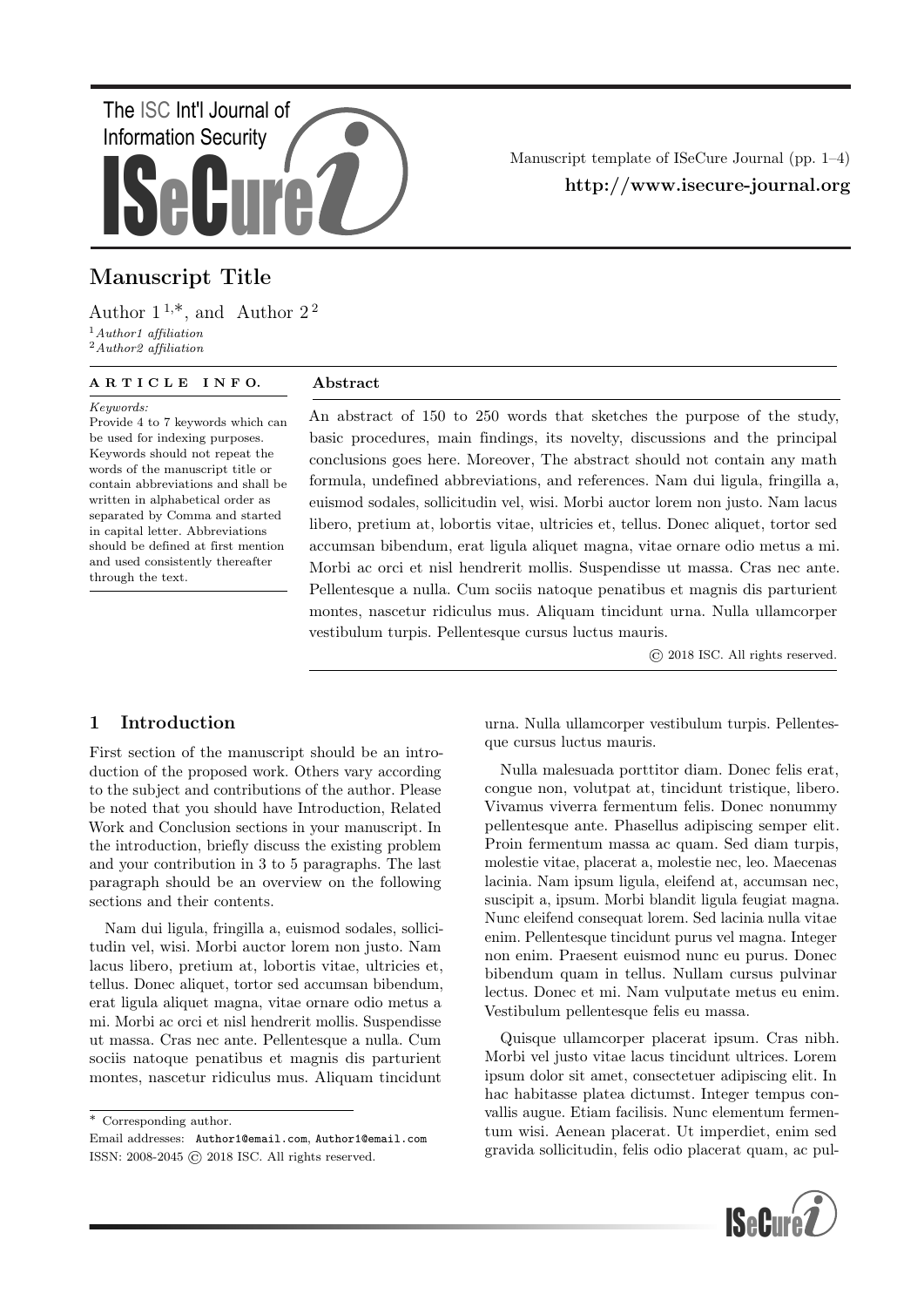vinar elit purus eget enim. Nunc vitae tortor. Proin tempus nibh sit amet nisl. Vivamus quis tortor vitae risus porta vehicula.

Fusce mauris. Vestibulum luctus nibh at lectus. Sed bibendum, nulla a faucibus semper, leo velit ultricies tellus, ac venenatis arcu wisi vel nisl. Vestibulum diam. Aliquam pellentesque, augue quis sagittis posuere, turpis lacus congue quam, in hendrerit risus eros eget felis. Maecenas eget erat in sapien mattis porttitor. Vestibulum porttitor. Nulla facilisi. Sed a turpis eu lacus commodo facilisis. Morbi fringilla, wisi in dignissim interdum, justo lectus sagittis dui, et vehicula libero dui cursus dui. Mauris tempor ligula sed lacus. Duis cursus enim ut augue. Cras ac magna. Cras nulla. Nulla egestas. Curabitur a leo. Quisque egestas wisi eget nunc. Nam feugiat lacus vel est. Curabitur consectetuer.

# 2 Related Work

In this section, you should summarize and classify the related work.

Suspendisse vel felis. Ut lorem lorem, interdum eu, tincidunt sit amet, laoreet vitae, arcu. Aenean faucibus pede eu ante. Praesent enim elit, rutrum at, molestie non, nonummy vel, nisl. Ut lectus eros, malesuada sit amet, fermentum eu, sodales cursus, magna. Donec eu purus. Quisque vehicula, urna sed ultricies auctor, pede lorem egestas dui, et convallis elit erat sed nulla. Donec luctus. Curabitur et nunc. Aliquam dolor odio, commodo pretium, ultricies non, pharetra in, velit. Integer arcu est, nonummy in, fermentum faucibus, egestas vel, odio.

Sed commodo posuere pede. Mauris ut est. Ut quis purus. Sed ac odio. Sed vehicula hendrerit sem. Duis non odio. Morbi ut dui. Sed accumsan risus eget odio. In hac habitasse platea dictumst. Pellentesque non elit. Fusce sed justo eu urna porta tincidunt. Mauris felis odio, sollicitudin sed, volutpat a, ornare ac, erat. Morbi quis dolor. Donec pellentesque, erat ac sagittis semper, nunc dui lobortis purus, quis congue purus metus ultricies tellus. Proin et quam. Class aptent taciti sociosqu ad litora torquent per conubia nostra, per inceptos hymenaeos. Praesent sapien turpis, fermentum vel, eleifend faucibus, vehicula eu, lacus.

Pellentesque habitant morbi tristique senectus et netus et malesuada fames ac turpis egestas. Donec odio elit, dictum in, hendrerit sit amet, egestas sed, leo. Praesent feugiat sapien aliquet odio. Integer vitae justo. Aliquam vestibulum fringilla lorem. Sed neque lectus, consectetuer at, consectetuer sed, eleifend ac, lectus. Nulla facilisi. Pellentesque eget lectus. Proin eu metus. Sed porttitor. In hac habitasse platea dictumst. Suspendisse eu lectus. Ut mi mi, lacinia sit amet, placerat et, mollis vitae, dui. Sed ante tellus, tristique



# <span id="page-1-0"></span>RSA

Figure 1. Sample Figure

ut, iaculis eu, malesuada ac, dui. Mauris nibh leo, facilisis non, adipiscing quis, ultrices a, dui.

#### 3 Rules

We appreciate that you have selected our journal for publishing your paper. We set up some rules to standardize the papers we receive in order to make it easier for the author and the editor. Please consider these rules in writing your manuscript.

#### 3.1 Images

Figures/ illustrations should be in high quality art work, within 200-300 dpi and separately provided. Ensure that figures are clear, labeled, and of a size that can be reproduced legibly in the journal. Figures should be set within the text. Following remarks should be applied to the figures:

- Each figure should have a concise caption describing accurately what the figure depicts. Include the captions in the text file of the manuscript, not in the figure file.
- Figure captions begin with the term Fig. Figures should be with the captions placed below in limited numbers.
- No punctuation is to be placed at the end of the caption.
- Identify all elements found in the figure in the figure caption; and use boxes, circles, etc., as coordinate points in graphs.
- Identify previously published material by giving the original source in the form of a reference citation at the end of the figure caption.

Use the following format for your figures and cite to each with command \autoref{ $figure$  label} such as [Figure 1.](#page-1-0) Please copy your image into the Image folder.

#### 3.2 Tables

Do not submit tables and graphs as photograph. Tables should be set within the text. Do not use internal horizontal and vertical rules. Tables should be called out in the text and should have a clear and rational structure and consecutive numerical order. All tables should be numbered (1, 2, 3, etc.). Give enough information in subtitles so that each table is understandable without reference to the text. For each table, please supply a table caption (title) explaining the components of the table. Identify any previously pub-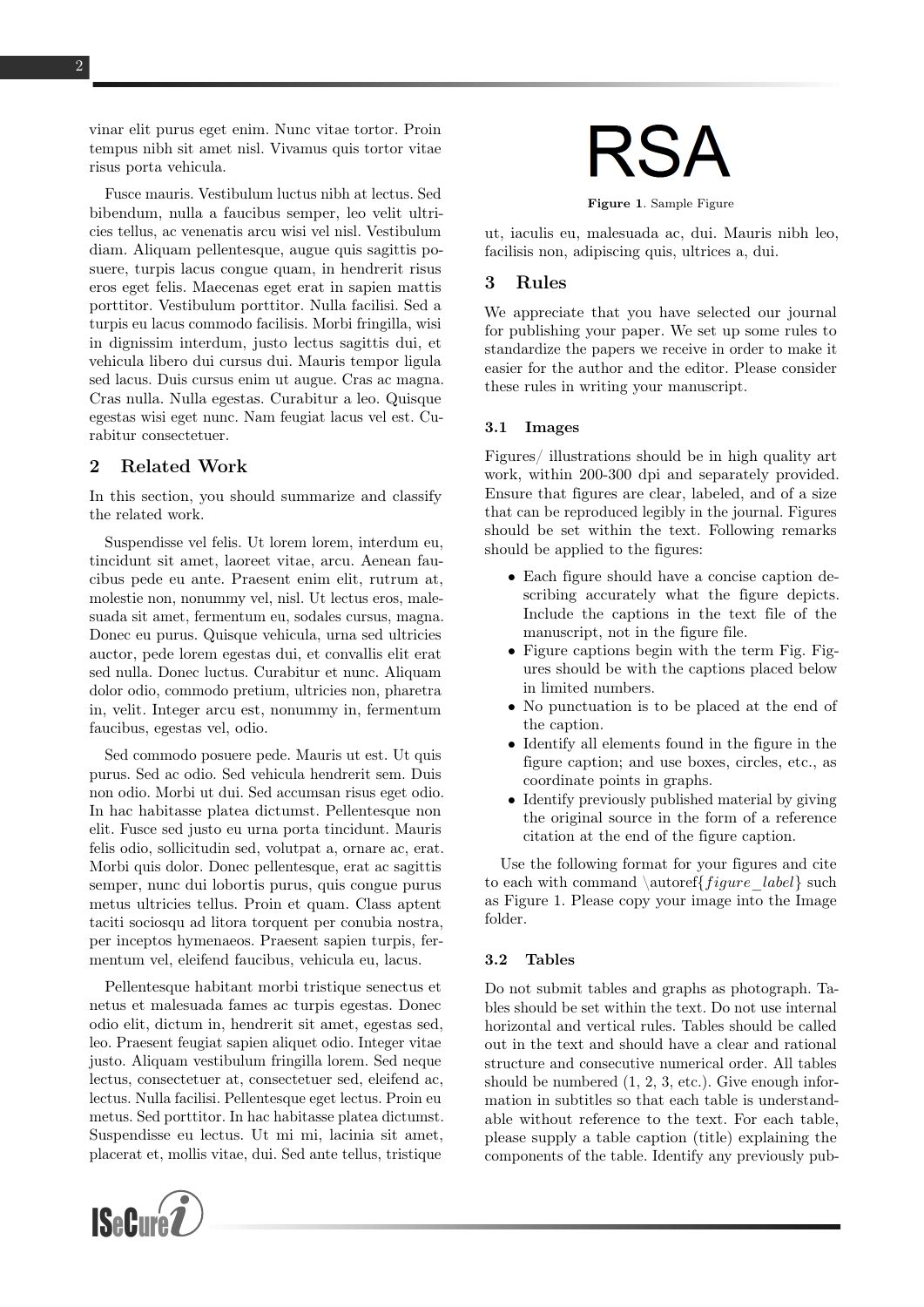<span id="page-2-0"></span>Table 1. A sample table

| 1     | $\overline{2}$ | 3 | 5 |
|-------|----------------|---|---|
| E     | $S^{ID}$       |   |   |
| $P_1$ | $IS^1$         |   |   |
|       | $P_2$ $IS^2$   |   |   |
|       |                |   |   |
|       |                |   |   |
| $P_n$ | $IS^n$         |   |   |

lished material by giving the original source in the form of a reference at the end of the table caption. Tables should be with the captions placed above in limited numbers.

Footnotes to tables should be indicated by superscript lower-case letters (or asterisks for significance values and other statistical data) and included beneath the table body.

Use the following format for tables and cite to each with command  $\autoref{table$  label such as [Table 1.](#page-2-0)

#### 3.3 Algorithms and Equations

We suggest you to use the "algpseudocode" and "algorithm" packages to add your algorithms and pseudo codes to the manuscript. You can find an example in Pseudocode [1.](#page-2-1)

<span id="page-2-1"></span>Pseudocode 1 General Behavioral Patterns Detection Rules

1: function  $DETERTTRYTOCONNET(profiles)$ 

- 2:  $TC \leftarrow$  all profiles that  $SendCount = 0$  and  $ReceiveCount = 0$
- 3:  $D[i] \leftarrow$  number of profiles in TC where  $Distance = i$
- 4:  $M \leftarrow$  maximum value in array D
- 5: if  $M \geq \delta_1$  then return TRY\_TO\_CONNECT 6: end if
- 7: end function

It is recommended to use the following format for numbering the equations:

$$
a = b \oplus c \tag{1}
$$

To remove the number use the following format:

$$
a = b \oplus c
$$

For a set of Equations use the following format:

 $a = b \oplus c$  $a = b \oplus c$  $a = b \oplus c$  $a = b \oplus c$ 

#### 3.4 Theorems, Lemma, Proofs

Use the following format for theorems, lemma, and proofs and cite to each with command  $\lambda$  autoref{theorem\_label} such as [Theorem 1.](#page-2-2) Theorem 1. Here is the theorem description.

<span id="page-2-2"></span>

|  |  |  | <i>Proof.</i> Write the theorem proof here. |  |  |
|--|--|--|---------------------------------------------|--|--|
|--|--|--|---------------------------------------------|--|--|

Lemma 1. Here is the lemma description.

 $\Box$ Proof. Write the lemma proof here.

#### 3.5 Sections and Subsections

Use the following command to create a new sections and subsections:

- Section: "\section {Section Name}'
- Subsection: "\subsection {Subsection\_Name}'

And easily refer to each of them using "\ref{Label}" with the label you have defined using "\label{label}". For example to reference to Introduction Section [1.](#page-0-0)

#### 3.6 Citation and References

To cite a paper please use "\cite{}" such as [\[1\]](#page-3-0). For more than one citation simply separate them with comma in " $\cite{}" [2, 3]$  $\cite{}" [2, 3]$  $\cite{}" [2, 3]$  $\cite{}" [2, 3]$ . However, avoid citing to many papers at once. The tilde character  $($ <sup>n</sup> $)$  in the source means a non-breaking space. This way, your reference will always be attached to the word that preceded it, instead of going to the next line.

We highly suggest you to add your references in a ".bib" file. The default bib file is "biblio.bib". In case you use a file with another name, please include it with command

bibliography{} in the main file.

If you intend to use "bibliography", please be noted that the "MLA" format of the [Google scholar](https://scholar.google.com/schhp?hl=en&as_sdt=0,5) is only accepted.

#### 4 Conclusion

This section should highlight the major, firm discoveries, and state what the added value of the main finding is, without literature references.

#### Acknowledgment

Acknowledgments of people, grants, funds, etc. should be placed in a separate section before the reference